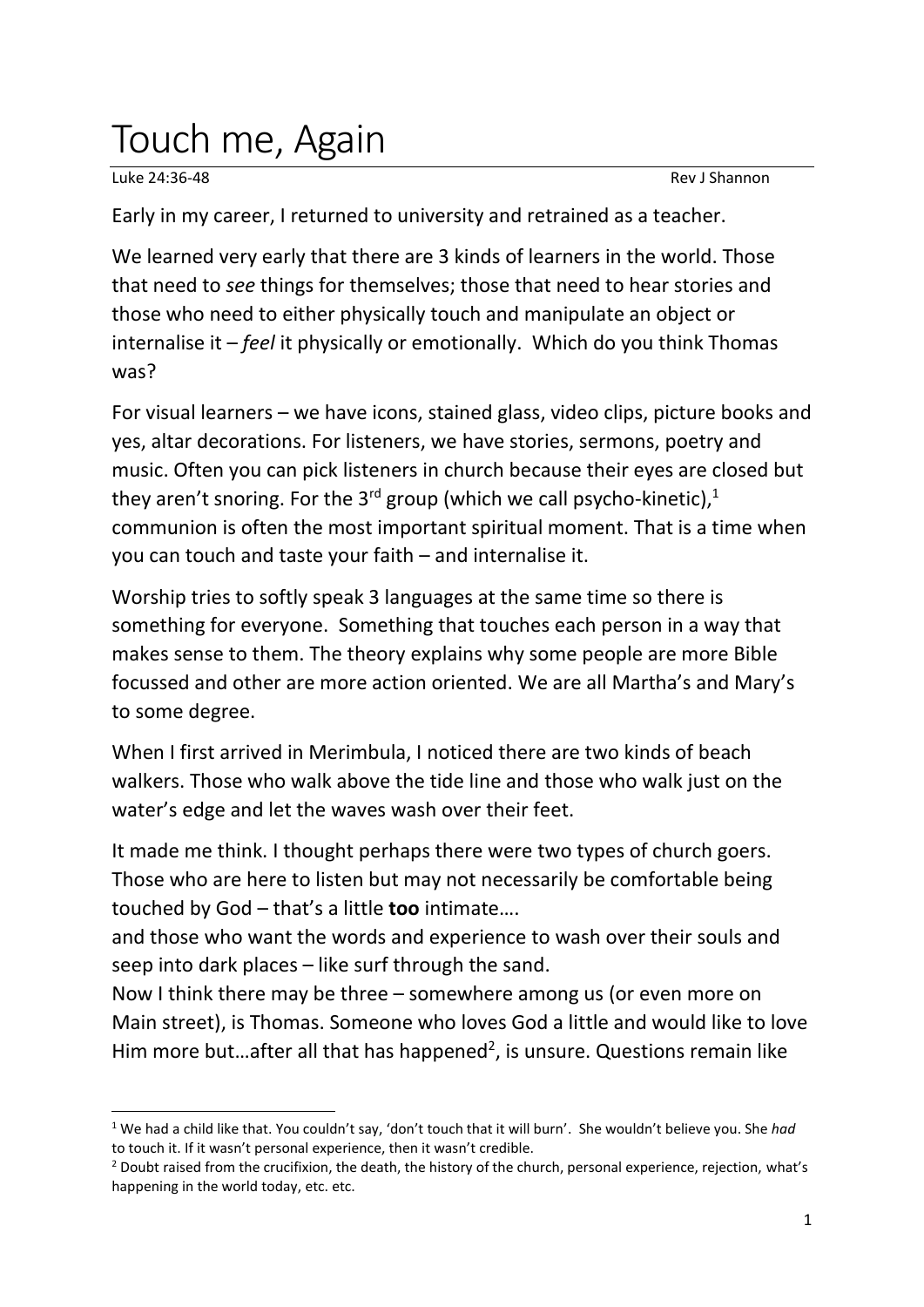flotsam left by upheaving events. They might ask, If He is a healer – why not heal me?

If he is so mighty, why did he die? Why is there still evil in the world?

Val Webb says ''thank you'' to doubt. It is what makes us chew on our faith. Test it, if you like, as we said that 'temptation' really means 'test'. Putting your faith to test makes it is more sure-footed than just accepting what we are told. It is in this testing that we realise, God was not sent to heal us but to make us stronger.

"Humans live in a democracy of vulnerability. We are alike in our susceptibility to pain and loss. We are equal in our capacity for hope and heroism.

This is the message of the cross and the empty tomb. God is on the side of the boy on the gallows and the man on the cross. Even amid horror, some vital purpose is making itself known.

"The Christian faith does not set out a philosophy explaining the problem of evil. It responds, instead, with a person. It answers an experience of pain with an experience of pain. It offers the fellowship of suffering. In the process, it gives permission for grief, outrage, even despair. Yet it also raises the prospect of a dramatic reversal. A hope on the far side of anguish. A homecoming on the far side of death. An assurance that the violent will not inherit the earth.

There is no good and bad in these positions  $-$  it is simply how we are made."<sup>3</sup>

Thomas was not an unbeliever – he was a passionate follower of Jesus, yet this what he is remembered for. He is *not* remembered as the one willing to risk his life to go with Jesus to Bethany when Lazarus died. (John 11:1-8). He is *not* the one remembered as saying at the last supper, "Lord, we do not know where you are going. How can we know the way?"…. And Jesus counters with, 'I am the way, the truth and the life…" (John 14:5-7)…a saying that *you* know very well.

Rev John Squires posed an interesting imaginative scenario. What if Thomas was the one who didn't need proof. That is. The crucifixion story actually ends with 'the Tomb was empty'. The disciples scattered. Some, scared for their lives and bewildered by the 'end', locked themselves in an upper room. They

<sup>3</sup> Michael Gerton, Washington Post, "Where is God" 19 April 22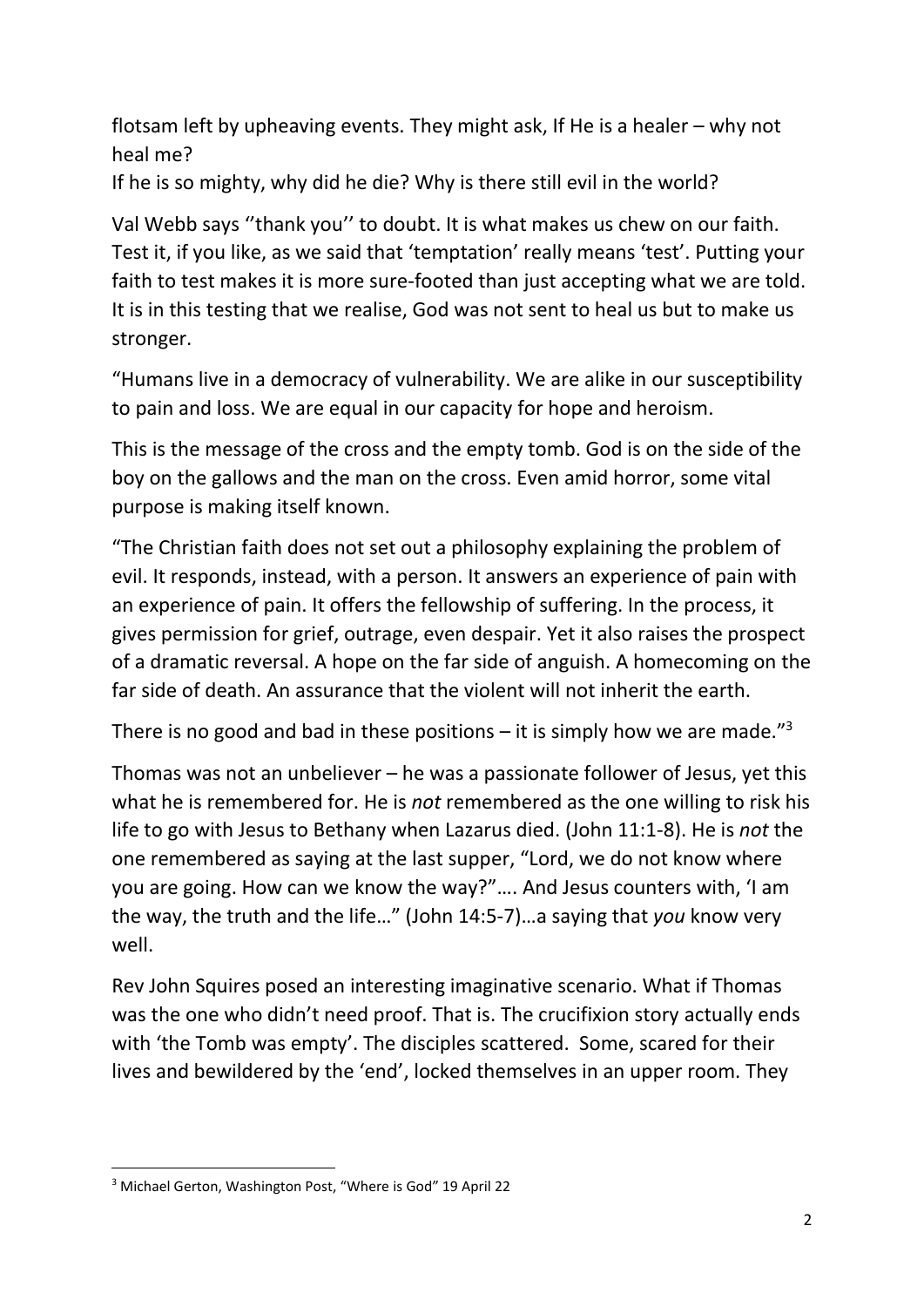don't know what to do. They were ready to spend their lives devoted to existing followers, preaching safely to the converted.

Thomas was not there. Maybe he was out in the world living his faith, in the full gaze of a dangerous and antagonistic society. In other words, Jesus, the man, the teachings, the word from God was enough for him. He got on with it – not needing more signs. He's out there, preaching.

Of course, this is imagination – we don't know why Thomas wasn't there<sup>4</sup>. But if it was true, he had every reason to be sceptical of an 'appeared' Jesus. Or maybe, he was just an experiential learner.

The thing many people missed the most during COVID was touch. We longed to hug each other. Now we are in the new world that's endemic (always with us) rather than pandemic – passing through. We are wary of touch. We are trained to be socially distant. Shaking hands is not automatic anymore. Now it presents an awkward moment…do I? Don't I?

We have learned to touch and be touched in new ways. And we have returned to some pretty old customs. The casserole on the porch is a hug. We pick up the phone or face time more often. Facebook, FaceTime and What's App are part of our daily lives. COVID helped people reach out to old friends and make new contact circles. Touch is no longer confined to physical contact. We are touched by videos (sometimes on the funny bone) and we share them by messenger and email.

I can imagine the disciples locked in fear in that upper room. How would it play out on zoom? Would Thomas have phoned in?

I have spent the last few days watching my son run a virtual family. It had been a couple of months since they were all in the same country together. They are a family of 4. Previously 1 (or two) was in the USA and 1 (or 2) in Singapore and one in Oz in school. Parent-teacher interviews this week were on the web, 3 ways in 2 countries – and different time zones. To me, this an obvious road to madness but some-how they juggle it, for a while.

But the lack of intimacy ultimately erodes. Anyone who is aging away from family can tell you that. The touch of a hand *can* bring tears of joy but at the same time, we are re-defining intimacy and touch.

<sup>4</sup> What we do know is that Thomas went on to India and led a long and fruitful mission from Goa to Chennai converting many souls and his presence is still marked today.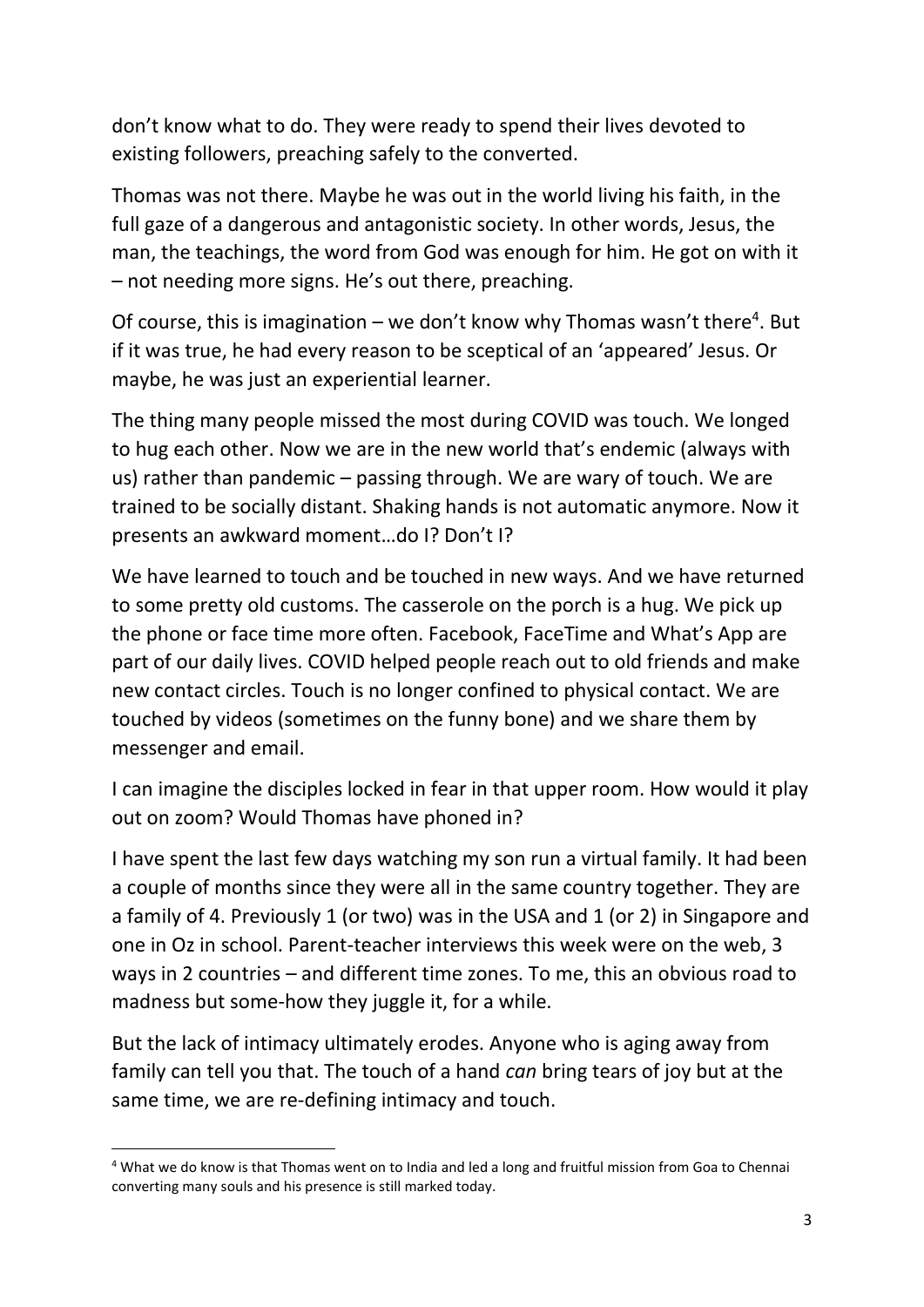Think back when courting took place over months and years and was done by correspondence. Many say people knew each other better for having had time, space and the written word. How those love letters were read and read again until the eyes almost peeled the ink from the page.

So, time and distance had an impact on early faith. There was a distinct gap between those who witnessed and those who came later. People who only heard about it.

In John's gospel, it is clear that people are led to faith with different experiences and different degrees of evidence. John's gospel is especially written for those removed by time and space. It is an alternative experience to eye-witnessing – just as zoom can be an alternative hug.

While the passage is about Thomas, it includes a special blessing for those who have *not* seen and yet believe. It is meant to be inclusive and bridge the gap between the witnessing community and those who came later – giving them equal status.

Putting Jesus' words and actions into writing helped those who had not experienced his teaching first-hand to become believers. It creates a community around the text. In other words, it makes us a people of the Book. People can witness through textual experience and as it is in that shared experience that we become one – a community.

It is also why Biblical literacy is so important to the church.

John's Gospel is a text to consolidate and explain what happened and what it meant. It was the last of the Gospel's written and probably dates to around 90 years after Jesus' death. Each of the disciples witnessing the vents would surely have grappled with trauma and mystery in their own way. Each would have processed it according to their personalities or 'learning styles' and this Gospel, like the others carries a unique perspective. Each tried to explain, 'Who is the resurrected Jesus?' The Easter event is an inscrutable experience in the life of the church. It is mysterious and has different realities for different people and is experienced differently by different people.

The appearance stories describe 'the various initiatives Jesus takes to confront his followers' scepticism in such a way as to pique our interest and remind us